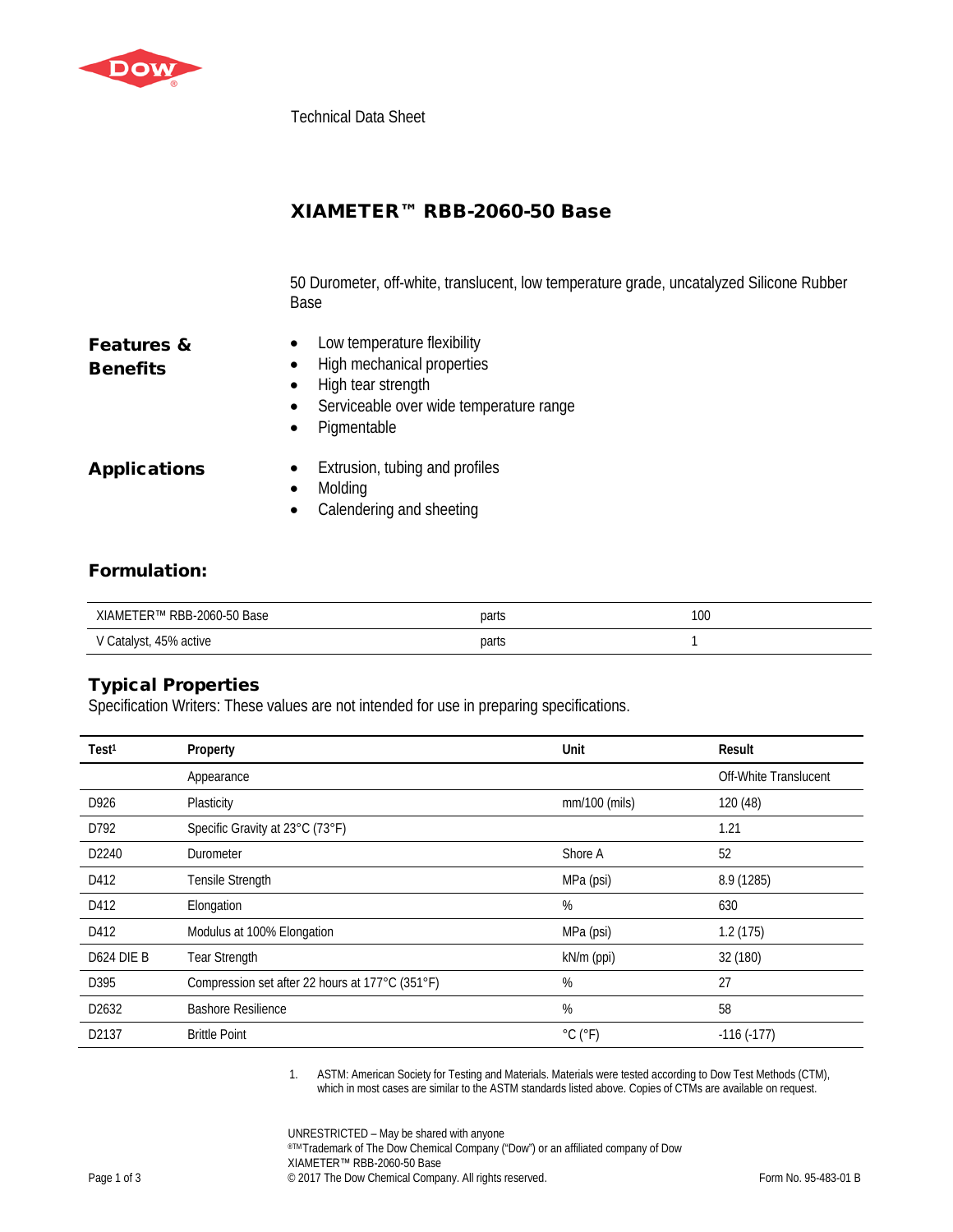# Typical Properties (Cont.)

| Test              | Property                                            | Unit      | Result    |
|-------------------|-----------------------------------------------------|-----------|-----------|
|                   |                                                     |           |           |
|                   | Heat aged <sup>2</sup> , 168 hours at 225°C (437°F) |           |           |
| D <sub>2240</sub> | Durometer                                           | Shore A   | 60        |
| D412              | Tensile Strength                                    | MPa (psi) | 7.1(1025) |
| D412              | Elongation                                          | %         | 290       |
| D412              | Modulus at 100% Elongation                          | MPa (psi) | 2.7(390)  |
|                   |                                                     |           |           |

2. 1 part phr of XIAMETER™ RBM-9002 Modifier is added to the formulation for Heat Aging. Properties obtained on 2 mm thick (0.08 in) slabs: Press cured 5 minute at 116°C (240°F). Post-cured for 4 hours at 200°C (392°F).

### How To Use **Vulcanization**

XIAMETER RBB-2060-50 Base requires the addition on a vulcanizing agent. T catalyst (2,4 dichloro-benzoyl peroxide) is recommended for hot air vulcanization. V catalyst (2,5-bis[tertbutylperoxy] -2,5-dimethylhexane) is recommended for molding.

#### **Pigmentation**

This Silicone Rubber Base can be pigmented with standard XIAMETER™ Color Master Batches.

#### **Property Modification**

The physical properties of this product can be modified using a range of Dow additives.

This Silicone Rubber Base can be blended with other durometer silicone rubber bases and extended fillers to produce materials with modified durometers and properties.

Handling **Precautions** PRODUCT SAFETY INFORMATION REQUIRED FOR SAFE USE IS NOT INCLUDED IN THIS DOCUMENT. BEFORE HANDLING, READ PRODUCT AND SAFETY DATA SHEETS AND CONTAINER LABELS FOR SAFE USE, PHYSICAL AND HEALTH HAZARD INFORMATION. THE SAFETY DATA SHEET IS AVAILABLE ON THE DOW WEBSITE AT WWW.CONSUMER.DOW.COM, OR FROM YOUR DOW SALES APPLICATION ENGINEER, OR DISTRIBUTOR, OR BY CALLING DOW CUSTOMER SERVICE.

Usable Life and Product should be stored at or below 50°C in original, unopened containers.

Storage

**Description** XIAMETER<sup>™</sup> RBB-2060-50 Base is one of two silicone rubber bases designed for low temperature applications. The other is XIAMETER™ RBB-2060-40 Base.